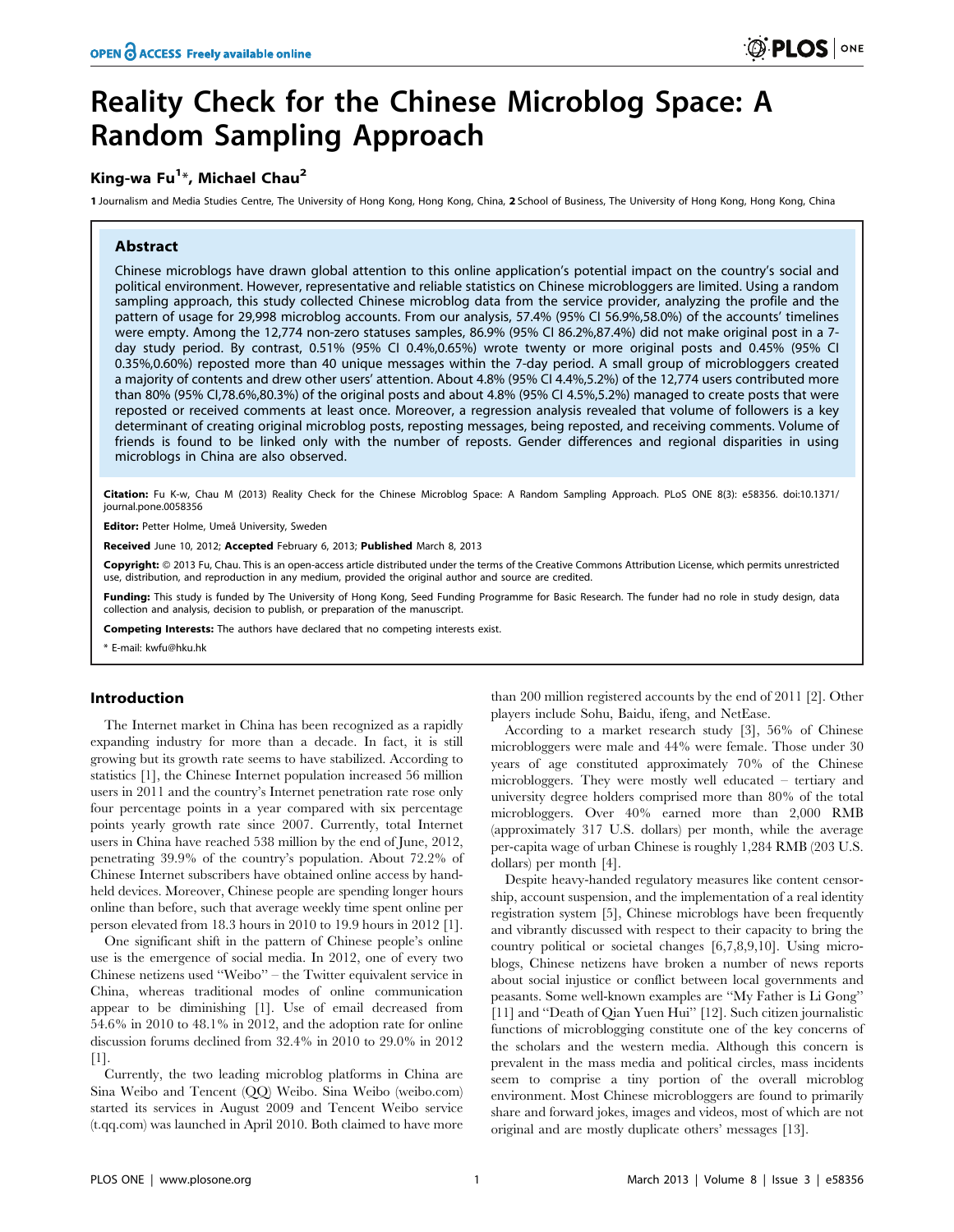According to our literature review, much previous research on microblogger's behavior, both Chinese and international studies, was conducted by using non-random sampling from the microblog population. For instance, microblog post samples were collected preferentially from active users (via public timeline API offered by Twitter) [14,15] or sampled from popular topics posted on the web [13]. If not involving actual bias, those samples may incompletely reflect the real picture of the microblogging universe where the majority may be light users and where in any case evidence suggests a huge gap in frequency of usage. Previous study has used random digital search method for sampling Chinese blogs [16]. But no study has attempted to sample the Chinese microblogger space using a systematic approach and the probability sampling technique, in which each user has equal probability to be chosen into the sample, which is a pillar of many social science studies. Self-reported telephone survey was common approach to collect media use data in the past but the validity of this methodology is weakened by low response rate and selection bias [17]. As there is no representative sample for study, the real picture of how Chinese Internet users are using microblog services is unclear. To fill this gap, this study deploys random sampling techniques to explore a representative picture of microblogging behavior in China.

Thus, we come to our first and the second research questions, which are aimed at examining the characteristics of Chinese microbloggers from a representative sample.

Research Question 1: What are the demographic and geographical characteristics of Chinese microbloggers?

Research Question 2: What are the usage patterns of Chinese microbloggers?

We also investigate the factors that are able to predict the use of microblogging in China. Such research is only available concerning Twitter, but it does not yet explore Chinese microbloggers. For example, previous research on Twitter has found the number of users' "tweets" is linked to number of followers of a specific microblogger and to number of a user's ''friends'' (that is, microbloggers whom a user follows) [18]. Another study finds that number of friends is a better predictor for a user's tweet frequency than number of followers [19]. Moreover, a user's retweeting count is a unique dimension to rank user's popularity and is not strongly correlated with number of followers and page rank score [18]. Another study reveals that number of followers or friends, age of the account since it was created, and the presences of weblinks or hashtags are all significant predictors for the rate of retweeting [14]. With such background, we have two more research questions.

Research Question 3: What are the predictors for a Chinese microblogger's posting and reposting behaviors?

Research Question 4: What are the predictors for a Chinese microblogger's rate of being reposted and receiving comment by other microbloggers?

#### Methods

#### Ethics Statement

The study was approved by the Human Research Ethics Committee for Non-Clinical Faculties, The University of Hong Kong. Data were obtained from Sina Weibo's API (Application Programming Interface, http://open.weibo.com/). Before data collection, a developer account was granted by Sina Weibo to the Principal Investigator of this study, which allows the access to the data. Indirect identifier data fields, for example user identify code or user display, will be replaced to unidentifiable pseudo code after all data are collected upon the end of the project.

#### Data Collection

Using a combination of computer programs on Linux and scripts that query the Sina Weibo API, we obtained a random sample of Sina Weibo user accounts and their latest posts, when available. All valid user accounts on Sina Weibo had an identity code of 10 digits. We also found the approximate maximum number based on our account database obtained by regular data collection for another project [20]. Using this approach, we generated randomly possible account codes between 1000000000 and the maximum (in this case, it was 4294917290) and successively tested their validity with the computer program on the Sina Weibo website. For example, for a randomly generated identity code 1801443400, we issued a Linux shell command ''curl –I http://weibo.com/1801443400''.

Different responses were returned. Most often, we got a ''/ sorry?usernotexists'' value for the ''Location'' HTTP header, which means that the user identity code did not exist. Other ''Location'' header values were considered to be potential hits, including redirections to signup or redirections to a permanent short URL with the users' username. Once the code was confirmed to be valid, we deployed Sina Weibo API to obtain the user information, including gender, location, follower count, friend count, and the date of opening account.

We fetched information from the Sina Weibo API and stored the data in our database. When a valid user was found, its code was appended to a separate text file and its information was saved in the database. If the API returned an error, we ignored it. In those cases, we assumed those were users recently deleted, for spam or other reasons, which may explain why the website access still gave a potential hit.

After obtaining the list, we used another API call to fetch the sample's user timeline. The Sina Weibo allows the API call to get the latest 200 posts of a given user and does not allow user setting to block outsider's access.

Statistics for the sample we collected between January 18 and 23, 2012 are as follows: we generated 365,967 codes randomly, of which 335,941 were invalid and 28 obtained API error. Then, 29,998 valid account codes were obtained. The proportion of valid account code was 8.20% (30,026/365,967, 95% confidence interval CI 8.11%,8.29%). Assuming that the microblog account population is 3.29 billion (4294917290 minus 1000000000 plus 1), the total number of valid account was projected to be 269.7 million (95% CI 266.8 million to 272.6 million).

Weibos posted by the sampled microbloggers in the last 7 days before data collection were analyzed in this study. In total, we collected 21,030 posts (tweets, in Twitter parlance), of which 8,139 were original posts (non-retweets) and 12,891 were reposts (retweets) that constituted 12,127 unique identifiable code messages. The extent to which the samples' written messages were reposted and commented on by other microbloggers was operationalized by using the maximum repost count and the maximum comment count among all the posts within the sevenday period. The counts were obtained via API calls. All these information was used to address Research Question 1 and 2.

To address Research Question 3 and 4, regression models were developed to predict the samples' counts of original posts, unique reposts (the posts with unique identity code that were reposted by a specific user), maximum count of being reposted (the posts created by a specific user that were reposted by other microbloggers) and maximum count of receiving comments. Independent variables consisted of follower count, friend count, gender, province (binary categories: major cities Beijing/Shanghai/ Guangdong or not), and number of days since account created.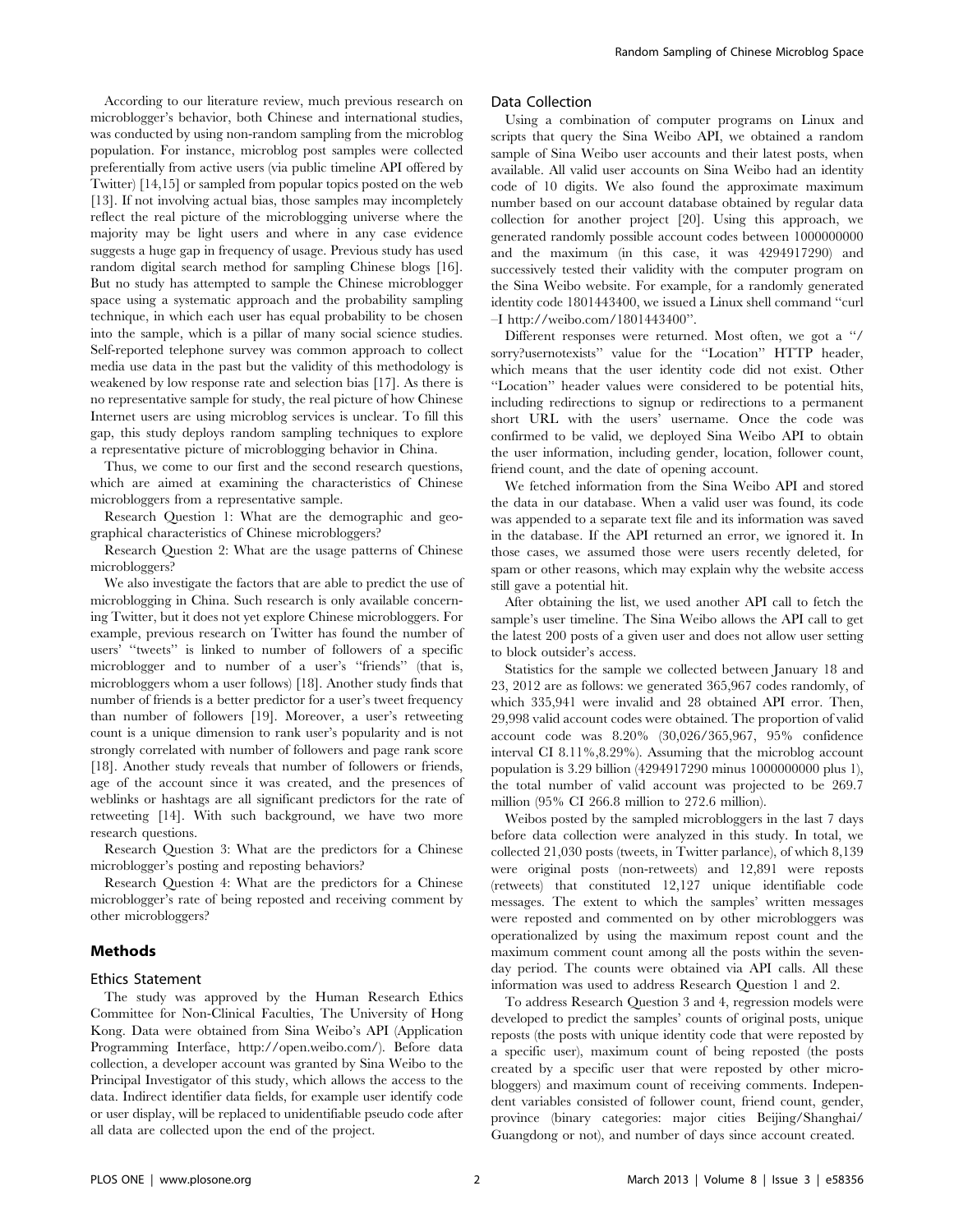



Over-dispersed and zero-inflated microblog count data were analyzed by using hurdle regression [21]. Hurdle model is a countbased regression technique especially useful for modeling data with exceeding zero. It models the count outcomes as two separate components - one determining whether it is zero or non-zero and one generating the positive non-zero values. In the hurdle models used in this study, the zero portion (binary outcome of whether a count variable is a zero or not) was modeled by a binomial probability model. If the value is non-zero, conditional distribution of the count portion was analyzed by a zero-truncated negative binominal model, which is appropriate for modeling overdispersed data. R version 2.14.1 [22] and package pscl [23] were deployed to conduct the statistical analysis. Log-likelihood and AIC were deployed to measure the model's goodness of fit. The observed and the model-predicted percentages of zero count were compared. Log-transformed counts of followers and friends were found to be better predictors in term of log-likelihood statistics and were therefore used in the models.

## Results

Of the 29,998 collected samples' statuses, 17,224 (57.4%, 95% CI 56.9%, 58.0%) were empty, i.e. no post was found in their timeline. When compared to the other 12,774 non-zero statuses users, the 17,224 samples had higher proportion of self-reported male (63.5%,  $\chi^2(1) = 150.7$ , p<0.05), considerably lower counts of followers (median = 0, Wilcoxon rank sum test,  $p$  < 0.05) and friend count (median  $= 1$ , Wilcoxon rank sum test, p $\leq 0.05$ ), and were more likely to report residential location as ''others'' (15.7%,  $\chi^2(1) = 128.8, \, \text{p} < 0.05$ ).

In the following analysis, we examine the characteristics of the 12,774 samples with non-zero statuses count. The data shows that 56.5% of them (95% CI 55.6%,57.4%) were self-reported as males and 43.5% (95% CI 42.6%,44.4%) claimed themselves to be female. The top three self-reported locations where they reside were Guangdong (15.7%, 95% CI 15.1%,16.3%), Beijing (7.7%, 95% CI 7.2%,8.2%), and Jiangsu (5.3%, 95% CI 4.9%, 5.7%). International users constituted 1.6% (95% CI 1.3%,1.8%). When adjusting for variations in provincial population, observed-toexpected ratio (O/E ratio), i.e. expected proportion is the ratio of provincial population over the total Chinese population, of each location is computed and presented in Figure 1. Beijing  $(6.12)$ , Shanghai (3.17), and Guangdong (2.35) were among the top O/E ratio locations. Other top ranked places included Macau (6.65), Hong Kong (1.94), and Tibet (1.79).

As shown in Figure 2a, the distributions of the samples' follower and friend counts were highly skewed and power-law distributed where the alpha exponents were 1.38 and 1.21 respectively. The yaxis of all charts in Figure 2 represents complementary cumulative distribution function (CCDF), which is chosen for comparison to previous Twitter research [18]. The medians of the samples' follower and friend counts were 3 and 20 respectively.

The statistical characteristics of the weibo usage of the samples are as follows: total count of statuses (mean = 108.0; standard deviation = 495.6; the same as below), microblogs posted in the past seven days (1.64; 8.18), original posts in the past seven days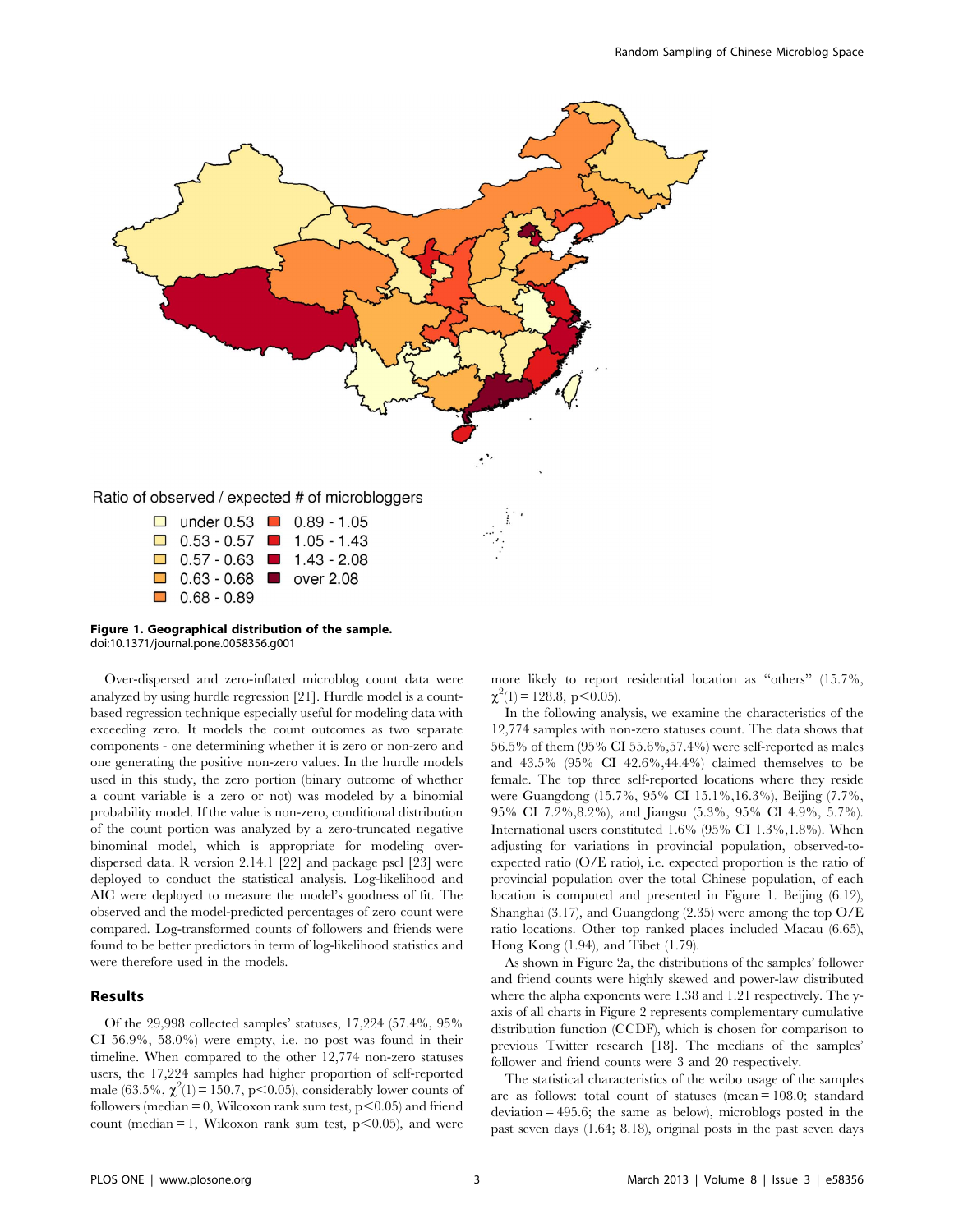



b) Original Posts/Unique Reposts of in the past 7 Days



c) Maximum repost/comment counts of the 7-day original posts



Figure 2. Usage characteristics of the sample. doi:10.1371/journal.pone.0058356.g002

(0.64; 3.23), and unique reposts in the past seven days (0.95; 5.69). Their distributions are shown in Figure 2b. When considering the number of posts within the past seven-day, 86.9% (95% CI 86.2%,87.4%) contributed no original posts, whereas 0.51% (95% CI 0.4%,0.65%) wrote 20 or more posts. We found that 88.9% (95% CI 88.3%,89.4%) did not repost any other's post but 0.45%  $(95\% \text{ CI } 0.35\%, 0.60\%)$  reposted more than 40 unique messages written by others in the past seven days.

All 21,030 collected posts within the seven-day period were created by 2,156 microbloggers (16.9%, 95% CI 16.2%,17.5%). Among all posts, 8,139 original posts were made by 1,677 microbloggers (13.1% 95% CI 12.5%,13.7%). There were 479 microbloggers (3.7%, 95% CI 3.4%,4.1%) who only reposted other's messages but made no original post, whereas 735 microbloggers (5.8%, 95% CI 5.4%,6.2%) only contributed original weibos and made no repost. Those who posted 14 or more weibos within seven days (18.4% of 2,156) comprised 67.7% (95% CI 67.1%,68.3%) of all posts and those who posted eight or more original weibos within seven days (17.2% of 1,677) constituted 58.5% (95% CI 57.4%,59.6%) of all original posts.

Among the 8,139 original weibos, the means and standard deviations of the counts of being reposted and receiving comment were: being reposted (mean  $= 0.16$ ; standard deviation  $= 1.90$ ; the same as below) and receiving comments (1.46; 4.23). Figure 2c shows their distributions. Only 202 original weibos were reposted at least one time, whereas 15 of them were reposted at least 10 times. Only 117 microbloggers' (0.9%, 95% CI 0.75%,1.08%) original contributions were reposted at least one time. On the other hand, 4,671 weibos received no comment but 69 of them received comments over 20 times. The original weibos that were attached with at least one comment were made by 599 microbloggers (4.69% 95% CI 4.33%,5.07%).

The sample's original post count and unique repost count in the past seven days were modeled by hurdle regression as shown in Table 1. The theta parameters of both models were found to be statistically significant, suggesting over-dispersion and supporting the choice of hurdle modeling. In the count portion, original post count was positively associated with the number of followers  $(p<0.001)$ . In the zero portion, samples with the following factors had higher likelihood to have non-zero original post count: being females, residing in major Chinese cities (Beijing/Shanghai/ Guangdong), and smaller number of days since the account was created. We found that 83.7% of the samples were predicted by the model to make no original post, against the observed 86.9%.

Unique repost count was positively linked to both follower count ( $p<0.001$ ), friend count ( $p<0.001$ ), and being female ( $p<0.01$ ). Those having larger numbers of followers and friends, being female, or smaller number of days since the account was created were more likely to have non-zero unique reposts. 80.5% of the samples were predicted by the model to post zero unique reposts, when compared to the observed 88.9%.

Table 2 presents the models predicting the sample's maximum counts of being reposted and comment received. The theta parameters of both models were found to be statistically nonsignificant, showing no evidence of over-dispersion. Microblogs posted by those who have a larger follower count  $(p<0.001)$  or smaller number of days since the account was created  $(p<0.05)$ were more likely to be reposted by other microbloggers. Fewer followers and friends were associated with a larger chance to have a null count. The model predicted 99.4% of zero count, and the observed percentage was 99.1%.

Having more followers  $(p<0.001)$  and being male  $(p<0.05)$ were found to garner larger amount of comments from their posts. Those having larger numbers of followers and friends, being female or residing in major Chinese cities were more likely to have a non-zero count of comment. The model predicted 86.4% with zero comment count, and the observed figure in the sample was 95.3%.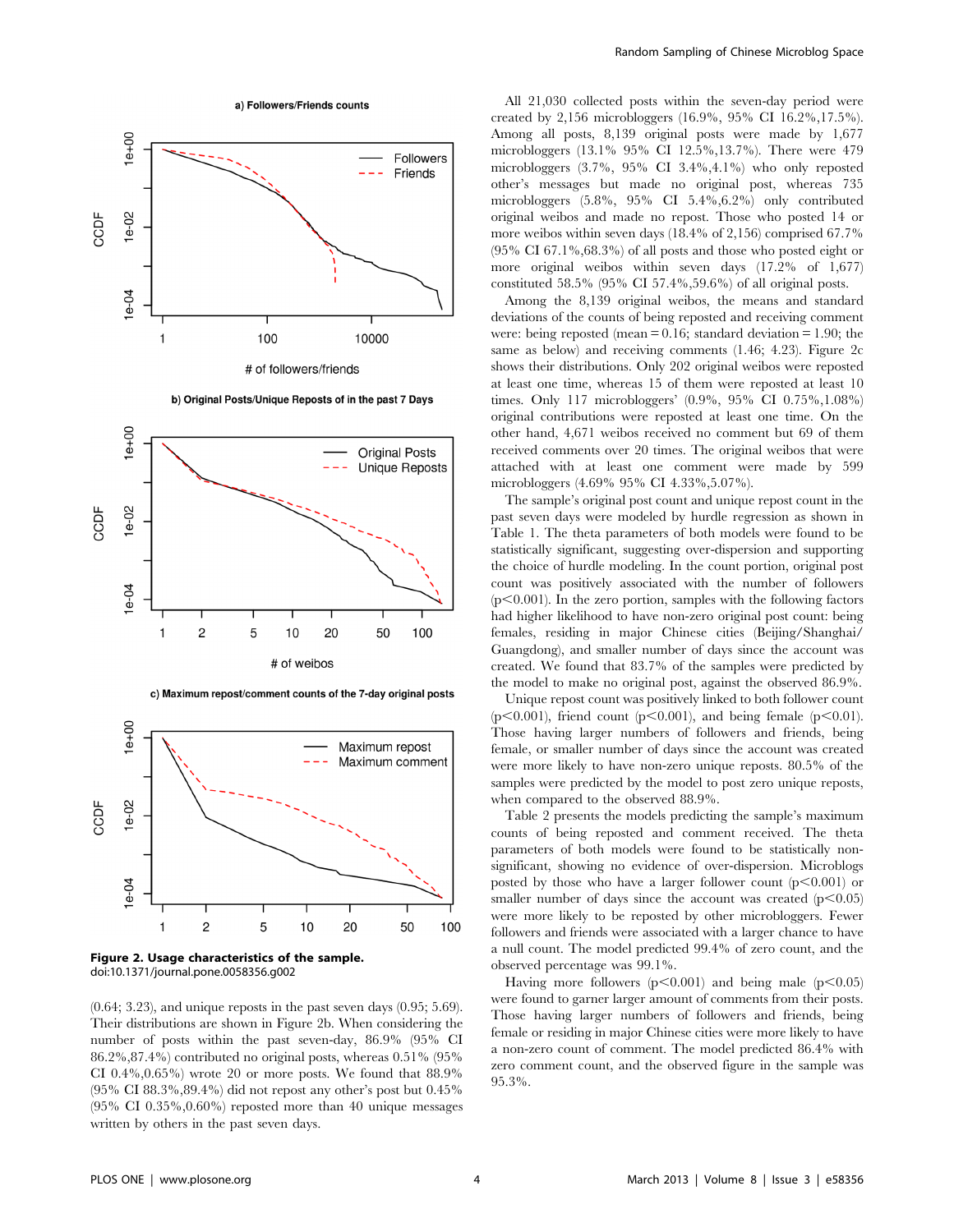**Table 1.** Predicting counts of original posts and unique reposts of the sample by using the hurdle model ( $n = 12,774$ ).

|                                       | <b>Original Posts</b> |          |       | <b>Unique Reposts</b> |         |        |  |
|---------------------------------------|-----------------------|----------|-------|-----------------------|---------|--------|--|
|                                       | Estimate(SE)          | z        | p     | Estimate(SE)          | z       | p      |  |
| Count portion                         |                       |          |       |                       |         |        |  |
| Intercept                             | 0.18(0.35)            | 0.5      |       | $-0.94(0.41)$         | $-2.3$  | $\ast$ |  |
| Log count of followers                | 0.56(0.04)            | 12.4     | $***$ | 0.27(0.05)            | 5.35    | $***$  |  |
| Log count of friends                  | $-0.06(0.05)$         | $-1.42$  |       | 0.36(0.06)            | 6.09    | $***$  |  |
| Gender                                | $-0.06(0.09)$         | $-0.66$  |       | $-0.31(0.1)$          | $-3.04$ | $***$  |  |
| Province (Beijing/Shanghai/Guangdong) | 0.12(0.09)            | 1.35     |       | 0.16(0.1)             | 1.61    |        |  |
| Log days since created                | $-0.34(0.05)$         | $-6.59$  | $***$ | $-0.08(0.07)$         | $-1.21$ |        |  |
| Log(theta)                            | $-1.9(0.29)$          | $-6.65$  | $***$ | $-1.84(0.22)$         | $-8.22$ | $***$  |  |
| Zero portion                          |                       |          |       |                       |         |        |  |
| Intercept                             | 0.1(0.21)             | 0.5      | $***$ | $-2.08(0.25)$         | $-8.31$ | $***$  |  |
| Number of Followers                   | 0.68(0.03)            | 27.14    | ***   | 0.7(0.03)             | 25.29   | $***$  |  |
| Number of Friends                     | $-0.05(0.03)$         | $-1.98$  | $***$ | 0.2(0.03)             | 6.16    | $***$  |  |
| Gender                                | $-0.29(0.06)$         | $-4.94$  | $***$ | $-0.54(0.07)$         | $-8.01$ | $***$  |  |
| Province (Beijing/Shanghai/Guangdong) | 0.43(0.06)            | 7.08     | $***$ | 0.09(0.07)            | 1.23    |        |  |
| Log days since created                | $-0.61(0.03)$         | $-17.58$ | $***$ | $-0.36(0.04)$         | $-8.72$ | $***$  |  |
| Log-likelihood                        | $-7708$ (DF = 13)     |          |       | $-7156$ (DF = 13)     |         |        |  |
| <b>AIC</b>                            | 15441.2               |          |       | 14338.5               |         |        |  |
| Observed % of zero                    | 86.9%                 |          |       | 88.9%                 |         |        |  |
| Predicted % of zero                   | 83.7%                 |          |       | 80.5%                 |         |        |  |

 $*p<0.05$ ,  $**p<0.01$ ,  $***p<0.001$ .

Remark: SE stands for standard error; DF stands for degree of freedom.

doi:10.1371/journal.pone.0058356.t001

## **Discussion**

#### Characteristics of Chinese Microbloggers

Based on self-reported data, the gender distribution of the Chinese microbloggers is found to be predominantly male: 56.5% males and 43.5% females respectively. It seems to suggest a larger portion of male microbloggers in China. But we should be at first cautious to the self-reported data that may be not completely reliable. However, as the gender distribution of the sample is almost the same as the one obtained from survey method [3], the sample data appear to reflect the overall Chinese microblog landscape. Such gender distribution is contrary to the global Twitter users that are female preponderance [24]. It may be attributable to cultural difference in technology use between East and West. Another possible reason may be that Chinese microblog platforms provide not only social network service, but also integration with online discussion forum functions that are usually male in majority.

In the sample, more than one fourth of the Chinese microbloggers reported their residence as in major cities such as Guangdong (15.7%), Beijing (7.68%), and Shanghai (4.67%). These three places have disproportionately higher ratio of microbloggers in the population. Based on overall Internet user distribution data in China [1], these three cities account for only 9% of the total Chinese Internet population, indicating their overrepresentation in the microblog domain. While a geographical imbalance in Internet use has been observed in China [25], the discrepancy in Internet use was found to be more pronounced for microblogging.

Distributions of follower and friend counts are markedly positively skewed, such that three fourths of Chinese microbloggers had less than 20 followers and the half of them had less than 20 friends, which is not surprising as a similar power-law distribution has been identified in the Twitter research [18].

#### Pattern of Microblog Use

A number of interesting patterns of microblog use in China are observed. First, a significant portion of accounts are inactive in term of microblog contribution. In the 29,998 samples, about 57.4% of their statuses were empty. Among the non-empty statuses microbloggers, more than half had less than 5 weibos in their statuses. It is plausible that many Chinese Internet users seem to just surf the microblog but do not often produce contents, which is very similar to what has been found on Twitter [26]. Moreover, a lot of Chinese microblog users may first sign up with the service but then seldom make use of it. It would also be attributable to the provider's cross-platform promotion (Sina is one of the leading email and portal service provider in China) and aggressive marketing campaign that as a result has attracted a large group of idle users. Another possible reason is that some of these accounts could be the so-called ''zombie'' accounts which have been created only to become friends or followers of other accounts. Thus these accounts are not active in posting or reposting statuses. In any case, because subscribers number is often used for evaluating company value of a social media enterprise, such data are important to the understanding of the microblog industry in China.

Another observation is that a significant amount of original posts and reposts were created by a small group of microbloggers. Only 13% (95% CI 12.6%,13.7%) of the Chinese microbloggers made at least one original post in a seven-day period. An even smaller fraction of microbloggers, about 4.8% (95% CI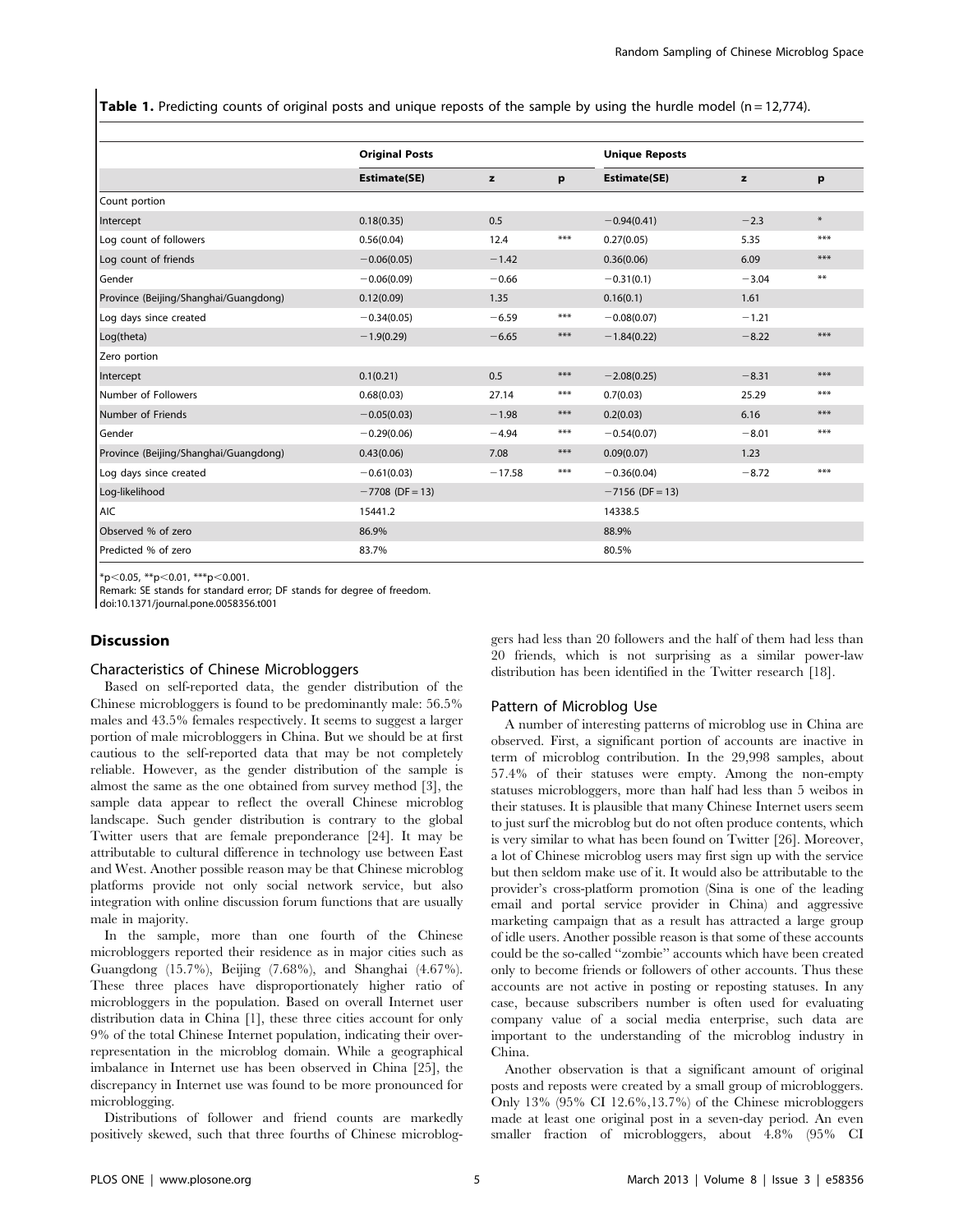4.4%,5.2%), contribute a disproportional amount of original posts, more than 80% (95% CI,78.6%,80.3%) of the totals. In terms of information diffusion, there was only a tiny group of users, about 4.8% (95% CI 4.5%,5.2%), whose microblogs were reposted or received comments at least once. This finding evidences that a small active group appears to draw most of the microbloggers' attention and seems to dominate the overall microblog space. It also poses a challenge to the common sampling approach used in previous studies [13,14,15], in which posts or tweets were sampled from a public timeline and the hot topics. Thus the sample is markedly biased toward a small number of active microbloggers and is not representative of the overall microblog space.

## Predictors of Posting and Reposting

Previous studies did not often classify posts or tweets into contributing original posts and reposting other's messages [18,19]. However, these two types of microblogging behaviors are motivated differently, and thus the previous findings would be misleading. In this study, we disentangle them and the two variables are separately regressed on two different models. Our findings reveal follower count is a better predictor than friend count to determine frequency of posting original weibos. Moreover, we found that users with larger follower and friend pools are more likely to create reposts, which reinforces our assumption that creating original posts and reposting other messages are two distinct behaviors of using microblog. Creating original posts is solely determined by the quantity of your audiences, i.e. follower count – the larger the audience, the more actively the blogger contributes original pieces to audiences. Whereas, reposting other's messages is linked with quantity of audience as well as quantity of content creators a user is following,

i.e. friend count. One possible explanation is that when a microblogger has more followers, the microblogger expects that a post would have a higher chance to be read by more people and would have a stronger incentive to write. The more a user reads other people's posts, the more a microblogger seems to be more motivated to redistribute the post. Drawing on the theory of uses and gratifications and the conclusions we obtain from the findings, this study may direct us to theorize that microblogging behaviour is a need- and-gratification-based activity in which people use microblogs to gratify specific communication needs and keep connected with their social circles [27].

Regarding the individual power of being reposted and receiving comments, follower count is still a key determinant in getting the weibo message across. This result would be less surprising under the assumption that the larger the group of people who are reading an individual's microblog contributions, the easier it becomes to have one's microblog reach a widespread audience. But this ability is unrelated to the quantity of microbloggers the person is following. Moreover, it is interesting to observe that gender plays a role in shaping comment count. When the follower count and friend count are factored in, a male microblogger's post is apt to drive more comments than is the case with a female user if the comment count is non-zero. But at the same time, male users are more likely to receive zero comments.

The above findings are useful in various social media applications. For example in business application, if a company wants to spread a marketing message through a microblog, it will be possible to identify the potential microbloggers who are most likely to repost and spread out the message based on our analysis.

| <b>Table 2.</b> Predicting the sample's maximum counts of being reposted and commented by using hurdle model ( $n = 12,774$ ). |  |  |  |
|--------------------------------------------------------------------------------------------------------------------------------|--|--|--|
|--------------------------------------------------------------------------------------------------------------------------------|--|--|--|

|                                       |                     | Count of being reposted (maximum) |        |                   | Count of receiving comments (maximum) |        |  |
|---------------------------------------|---------------------|-----------------------------------|--------|-------------------|---------------------------------------|--------|--|
|                                       | <b>Estimate(SE)</b> | z                                 | p      | Estimate(SE)      | z                                     | р      |  |
| Count portion                         |                     |                                   |        |                   |                                       |        |  |
| Intercept                             | $-0.47(4.78)$       | $-0.1$                            |        | $-0.82(0.43)$     | $-1.91$                               |        |  |
| Log count of followers                | 0.78(0.19)          | 4.18                              | $***$  | 0.4(0.06)         | 6.38                                  | $***$  |  |
| Log count of friends                  | $-0.46(0.26)$       | $-1.75$                           |        | $-0.06(0.08)$     | $-0.76$                               |        |  |
| Gender                                | 0.31(0.4)           | 0.78                              |        | 0.22(0.1)         | 2.13                                  | $\ast$ |  |
| Province (Beijing/Shanghai/Guangdong) | 0.12(0.38)          | 0.31                              |        | 0.09(0.1)         | 0.93                                  |        |  |
| Log days since created                | $-0.66(0.31)$       | $-2.13$                           | $\ast$ | 0.08(0.07)        | 1.11                                  |        |  |
| Log (theta)                           | $-3.21(4.84)$       | $-0.66$                           |        | $-0.2(0.12)$      | $-1.65$                               |        |  |
| Zero portion                          |                     |                                   |        |                   |                                       |        |  |
| Intercept                             | $-8.49(0.93)$       | $-9.12$                           | $***$  | $-5.43(0.42)$     | $-13.02$                              | $***$  |  |
| Number of Followers                   | 0.65(0.06)          | 10.15                             | $***$  | 0.75(0.04)        | 18.93                                 | $***$  |  |
| Number of Friends                     | 0.28(0.09)          | 3.06                              | $***$  | 0.12(0.05)        | 2.52                                  | $\ast$ |  |
| Gender                                | $-0.05(0.2)$        | $-0.23$                           |        | $-0.45(0.1)$      | $-4.69$                               | $***$  |  |
| Province (Beijing/Shanghai/Guangdong) | 0.36(0.2)           | 1.83                              |        | 0.33(0.1)         | 3.42                                  | $***$  |  |
| Log days since created                | 0.05(0.15)          | 0.32                              |        | 0.01(0.07)        | 0.21                                  |        |  |
| Log-likelihood                        | $-683$ (DF = 13)    |                                   |        | $-3364$ (DF = 13) |                                       |        |  |
| <b>AIC</b>                            | 1392.0              |                                   |        | 6754.3            |                                       |        |  |
| Observed % of zero                    | 99.1%               |                                   |        | 95.3%             |                                       |        |  |
| Predicted % of zero                   | 99.4%               |                                   |        | 86.4%             |                                       |        |  |

 $*p<0.05$ ,  $**p<0.01$ ,  $***p<0.001$ .

Remark: SE stands for standard error; DF stands for degree of freedom.

doi:10.1371/journal.pone.0058356.t002